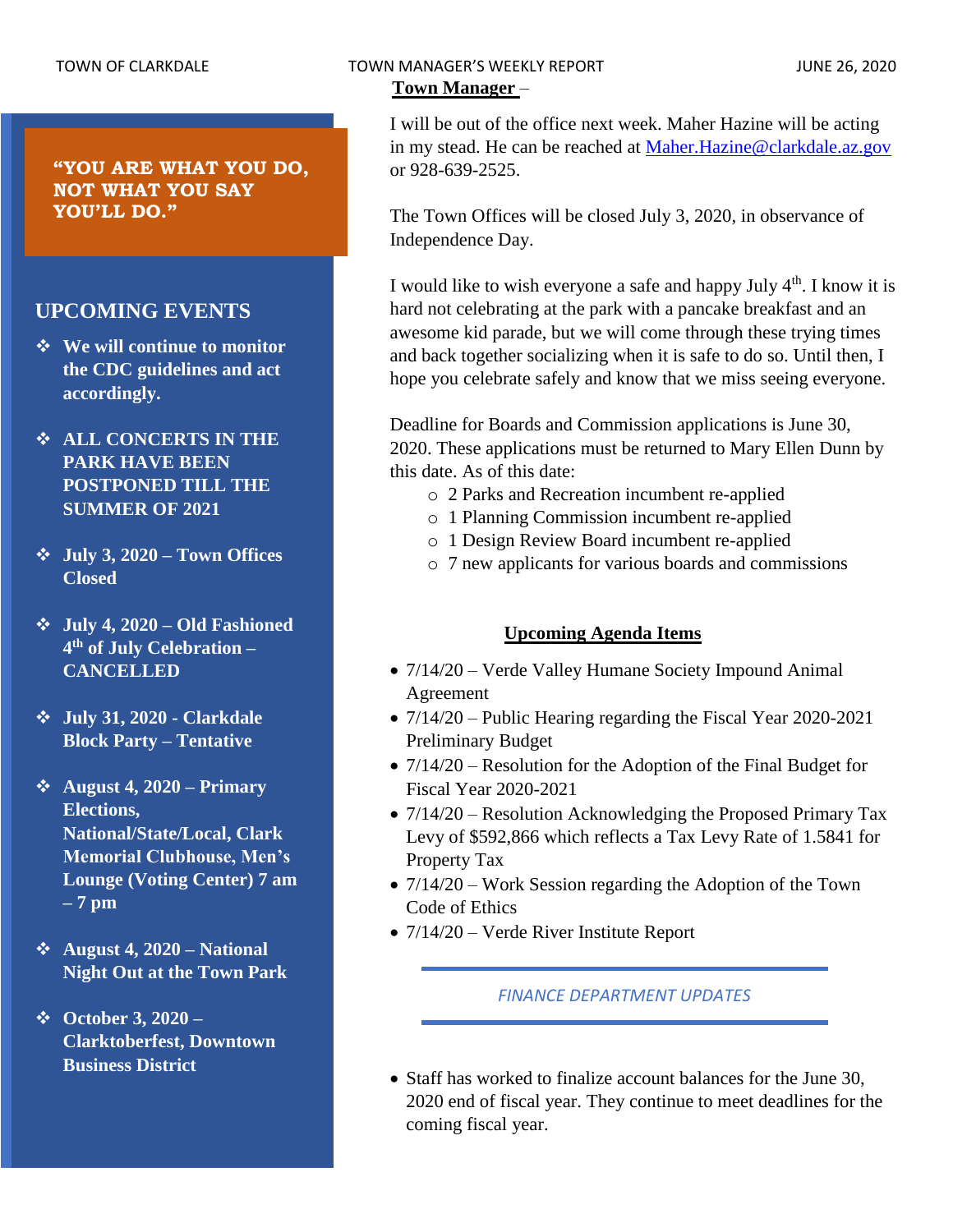TOWN OF CLARKDALE TOWN MANAGER'S WEEKLY REPORT TOWN OF CLARKDALE

# Yavapai County COVID-19 Update 6/26/2020 10:30:00 AM

| <b>Yavapai County</b>                                                                                                                                                                                                                                                                                                                                                                                                                                                                                                                                                                                                                                                |                                                                                                                                                                                                                                                                                                                                                                                                                                               | Arizona                                                                                                                                                                                                                                                       |
|----------------------------------------------------------------------------------------------------------------------------------------------------------------------------------------------------------------------------------------------------------------------------------------------------------------------------------------------------------------------------------------------------------------------------------------------------------------------------------------------------------------------------------------------------------------------------------------------------------------------------------------------------------------------|-----------------------------------------------------------------------------------------------------------------------------------------------------------------------------------------------------------------------------------------------------------------------------------------------------------------------------------------------------------------------------------------------------------------------------------------------|---------------------------------------------------------------------------------------------------------------------------------------------------------------------------------------------------------------------------------------------------------------|
| Confirmed Cases: 614  Deaths: 7  Recoveries: 325                                                                                                                                                                                                                                                                                                                                                                                                                                                                                                                                                                                                                     |                                                                                                                                                                                                                                                                                                                                                                                                                                               | Cases: 66458Deaths: 1535                                                                                                                                                                                                                                      |
| <b>Yavapai Case Locations</b><br>CountChange<br><b>Black Canyon City</b><br>$7^{\circ}$<br>$+1$<br>Camp Verde<br>44<br>$+2$<br>Chino Valley*<br>21<br>$+2$<br>Clarkdale<br>12 <sup>°</sup><br>$+3$<br>Cornville<br>n/c<br>10<br>$+14$<br>87<br>Cottonwood<br>Dewey-Humboldt*<br>$+3$<br>22<br>19<br>Mayer*<br>$+1$<br>Paulden<br>9<br>$+1$<br>109<br>Prescott*<br>$+9$<br>85<br>$+3$<br>Prescott Valley*<br><b>Rimrock</b><br>11<br>$+1$<br>44<br>Sedona<br>$+4$<br><b>Other Quad-Cities</b><br>$9^{\circ}$<br>$+1$<br><b>Other Verde Valley</b><br>$\overline{0}$<br>n/c<br>$\overline{2}$<br><b>Unknown</b><br>n/c<br>*Mingus Mtn Academy123<br>*MMA Recovered 123 | Yavapai Tests<br><b>Total Tested</b><br>17908<br><b>Negative</b><br>17294<br>96.6%<br>Positive<br>614<br><b>Hospitalizations</b><br>YRMC14<br>1 PUI (West Campus)<br>1 PUI (East Campus)<br>VVMC14<br>1 PUI<br><b>VA</b><br>2<br>0 PUI<br>* A PUI is an in-patient who has<br>been admitted for care that has<br>been tested for COVID-19 with<br>results still pending.<br>* These numbers are only<br>COVID-19 related<br>hospitalizations. | Yavapai Case Details<br>Age<br>Count<br>0 to 12<br>18<br>101<br>13 to 17<br>60<br>18 to 24<br>25 to 34<br>73<br>53<br>35 to 44<br>62<br>45 to 54<br>78<br>55 to 64<br>85<br>65 to 74<br>75 to 84<br>52<br>$85 +$<br>32<br>Female<br>384<br><b>Male</b><br>230 |

## [Testing Sites in Yavapai County](https://www.yavapai.us/Portals/39/COVID-19/TestingSitesinYavapaiCounty.pdf)

[Emergency Operations Center Personal Protection Equipment \(PPE\) Donations](http://www.yavapai.us/Portals/39/PPE%20Donations.pdf)

[Yavapai County Community Health Services' COVID-19 Resources for Reopening](https://www.yavapai.us/chs/COVID-19) *Please refer to Governor Ducey's website for reopening timelines: <https://azgovernor.gov/>*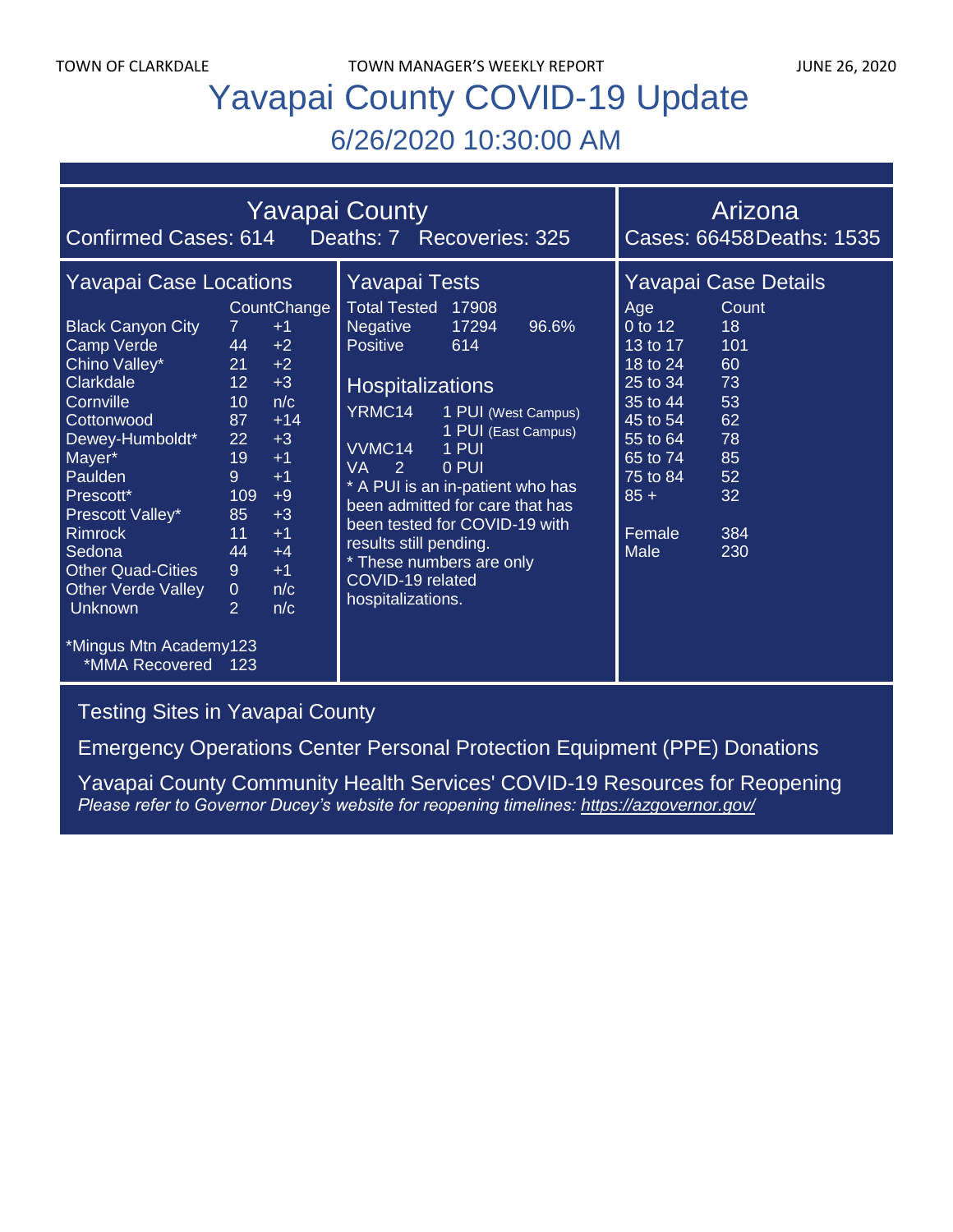#### *PARKS & RECREATION DEPARTMENT UPDATES*

#### Parks and Recreation Event, Program and Activity Reports –

• In response to the Coronavirus and to follow CDC Guidelines, the Old Fashioned 4<sup>th</sup> of July Celebration was cancelled. Parks and Recreation along with the Public Works Department worked diligently to get the patriotic light display up at the Town Park. Please take a drive by when the sun goes down to see the awesome display. Thank you again, SRMG-Phoenix Cement for the generous donation to make it all possible.



#### Social Media –

Social Media Posts:

6/19 Face Covering Proclamation – 72% positive, 24% negative, 4% neutral responses 6/19 Yavapai County Community Health Services – 4 Safeguards to consider for re-opening (shared post)

6/22 Traffic advisory - Clarkdale Parkway to 89A

6/23 Traffic advisory - Main St and Old Jerome Highway

6/23 Traffic advisory – Broadway Road Work Update

6/24 Parks & Recreation 10 Year General Plan Survey

6/24 Fourth of July Town Park Light Display Donated by Salt River Materials Group &

Reminder About Cancellation of Fourth of July Traditional Activities

6/24 Traffic advisory – Clarkdale Parkway, 11th St, Main St.

Weekly Social Media Insights: Page views: 368 Number of viewers reached: 5,883 Number of people who engaged with our content: 2,389 Number of new followers: 20

Staff has reached out to local businesses to provide some pertinent information for a Town of Clarkdale Shop Local, Eat Local, Spend Local social media campaign.



#### Parks and Recreation Commission –

• The Parks and Recreation Commission will meet July 8th at 5 pm via Zoom to conduct a Work Session to discuss the survey results from the recent Parks and Recreation survey. The information obtained from this meeting will be shared with the General Plan Committee it late August.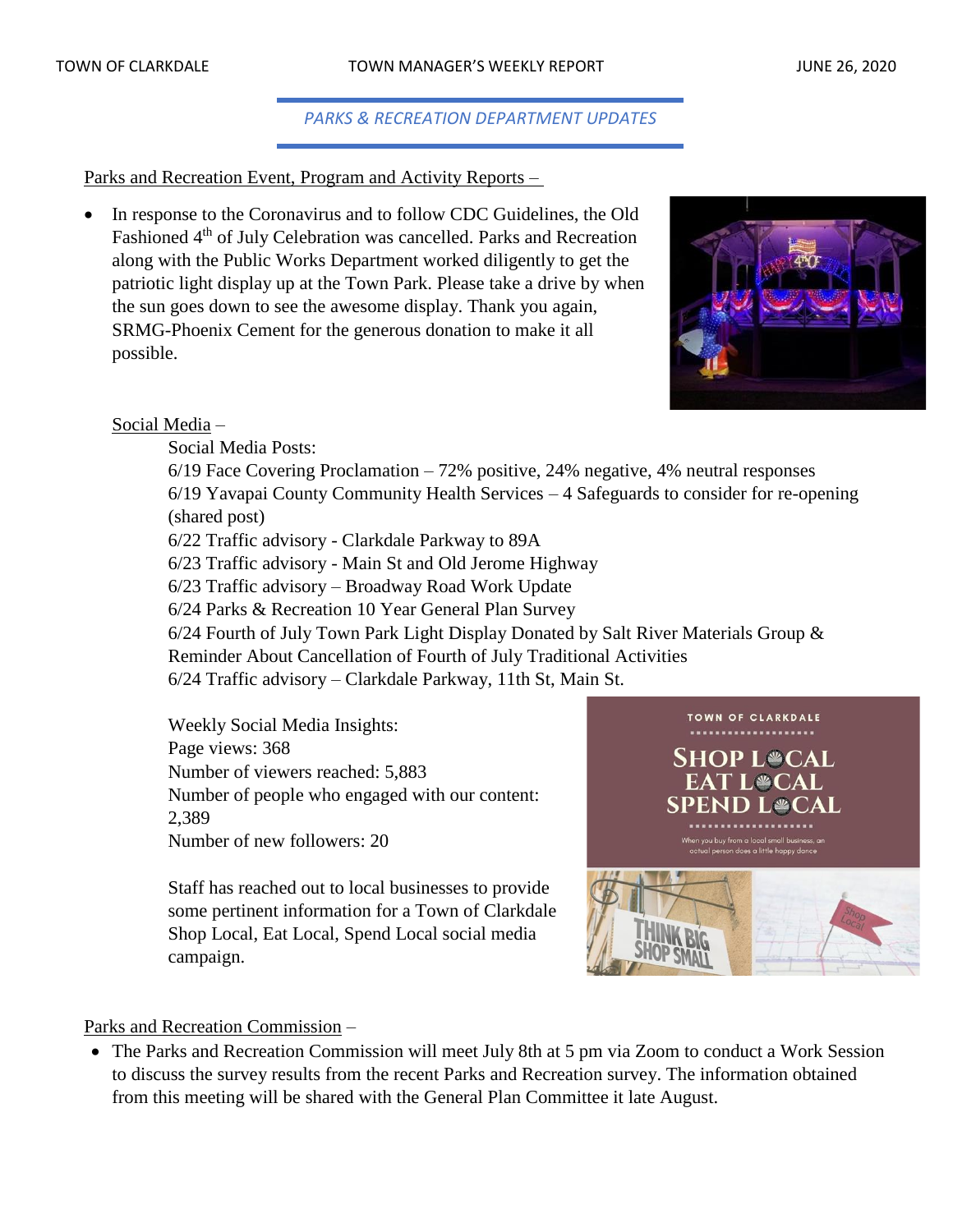## *COMMUNITY DEVELOPMENT DEPARTMENT UPDATES*

- Design Review Board DRB will meet on July 15, 2020, via Zoom to review a request from Violette's Café and Bakery to construct a shade structure and sun sail to allow for social distancing for patron seating. There are several other projects in the pipeline for DRB. These items will be brought forward either on future Zoom meetings or when in-person public meetings resume.
- Certified Local Government Staff will meet with SHPO next week to discuss the Historic Preservation Commission Ordinance. Staff is following up for their feedback on the Ordinance.
- General Plan Commission The July 21st meeting will discuss Land Use Designations and Circulation.
- Staff has met with a property owner who layed concrete over an easement and other private properties. Since that meeting, the resident has acquired legal counsel to review the matter. An adjcent property owner will be meeting with Staff next week.
- Code Enforcement Addressing campaign signs in political sign free zones. The local Democrat and Republican party headquarters were contacted this week in order to inform them of the Town's Political Sign Free Zones. They were furnished with our political sign code and our Political Sign-Free Zone map and they were asked to ensure their candidates and staff are aware of our restrictions.

| <b>ITEM</b>              | <b>DETAILS</b>                         | FEE.    |
|--------------------------|----------------------------------------|---------|
|                          | 00760 - HALEY CONSTRUCTION COMPANY     | \$30.00 |
|                          | 00792 - SOUTHWEST WINE CENTER          | \$30.00 |
|                          | 00766 - SEDONA WELLNESS                | \$30.00 |
|                          | 00185 - WOLF INSULATION COMPANY        | \$30.00 |
|                          | 00184 - VERDE VALLEY MINI STORAGE      | \$30.00 |
|                          | 00961 - TIFFANY CONSTRUCTION COMP.     | \$30.00 |
|                          | 00017 - BENT RIVER MACHINE INC         | \$30.00 |
|                          | 00646 - YAVAPAI PLUMBING & HEATING LLC | \$30.00 |
|                          | 00209 - PAUL JOHNSON DRYWALL INC       | \$30.00 |
|                          | 00208 - OLSEN'S GRAIN INC              | \$30.00 |
|                          | 00485 - BLACK HILLS PLUMBING SERVICE   | \$30.00 |
|                          | 00461 - TESLA ENERGY OPERATION INC     | \$30.00 |
|                          | 00248 - SUNSPLASH POOLS & SPAS         | \$30.00 |
|                          | 00228 - VERDE CANYON RAILROAD, LC      | \$30.00 |
|                          | 00535 - MACCO ENTERPRISES, INC         | \$30.00 |
| <b>BUSINESS LICENSES</b> | 00229 - 10-12 LOUNGE INC               | \$30.00 |
|                          | 00692 - HAMMAN CUSTOM HOMES            | \$30.00 |
|                          | 00922 - NPL CONSTRUCTION               | \$30.00 |
|                          | 00916 - MANDALAY AT MOUNTAIN GATE LLC  | \$30.00 |
|                          | 00917 - MHI RESIDENTIAL, INC.          | \$30.00 |
|                          | 00030 - CLARKDALE METALS CORP.         | \$30.00 |
|                          | 00031 - CLARKDALE MINERALS LLC         | \$30.00 |
|                          | 00912 - KRISH PHOTOGRAPHY              | \$30.00 |
|                          | 01174 - P&M SITEWORK                   | \$30.00 |
|                          | 00609 - PEACEFUL PINES                 | \$30.00 |
|                          | 00295 - ALM CONSTRUCTION INC           | \$30.00 |
|                          | 00905 - SEAY CONSTRUCTION INC          | \$30.00 |
|                          | 00620 - RAMONA STITES FINE ART         | \$30.00 |
|                          | 00439 - SOLAR ONE ENERGY GROUP         | \$30.00 |
|                          | 00540 - MADE IN CLARKDALE              | \$30.00 |
|                          | 00012 - ALCORA MARBLE LLC              | \$30.00 |

#### **Weekly Cash Report**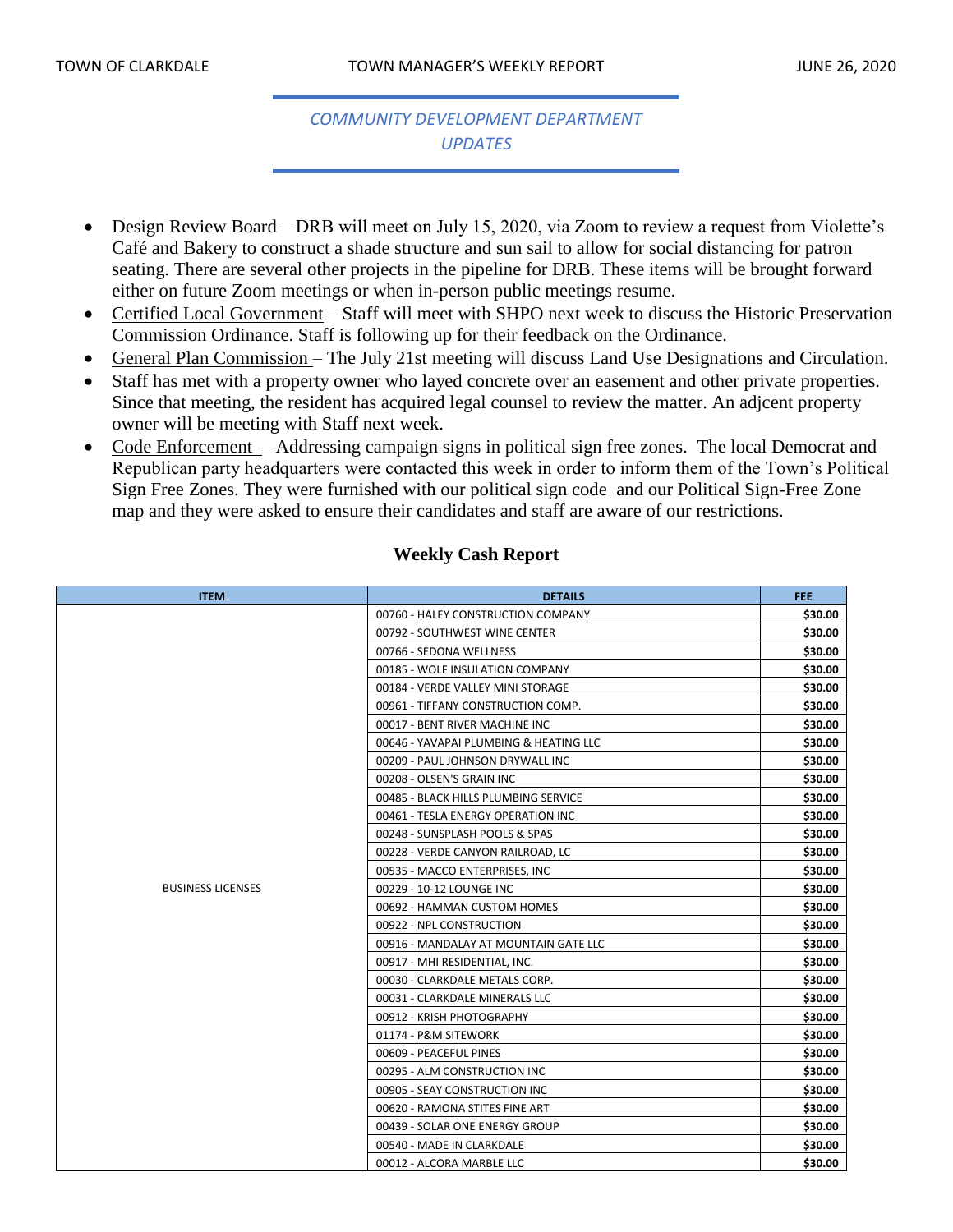| <b>TOWN OF CLARKDALE</b> | TOWN MANAGER'S WEEKLY REPORT                        | <b>JUNE 26, 2020</b> |
|--------------------------|-----------------------------------------------------|----------------------|
|                          | 00954 - CLARKDALE FOUNDATION                        | \$30.00              |
|                          | 00057 - ARIZONA CLIMATE CONTROL                     | \$30.00              |
|                          | 00664 - AGAPE MOUNTAIN VIEW                         | \$30.00              |
|                          | 00491 - SUREBUILD ROOFING LLC                       | \$30.00              |
|                          | 00871 - RIDGELINE GROUP INC                         | \$30.00              |
|                          | 00128 - GOETTLS HIGH DESERT MECHANICAL              | \$30.00              |
|                          | 00801 - PLAS EXCAVATING                             | \$30.00              |
|                          | 00080 - SPAN-DEW SERVICES, LLC                      | \$30.00              |
|                          | 00884 - N & L INVESTMENTS CORPORATION               | \$30.00              |
|                          | 00847 - COTTONWOOD ELECTRIC INC                     | \$30.00              |
|                          | 01017 - EFFICIENCY MECHANICAL                       | \$30.00              |
|                          | 00066 - DEWITT EXCAVATION INC                       | \$30.00              |
|                          | 00170 - NOBLE HERITAGE BUILDERS INC                 | \$30.00              |
|                          | 00121 - GLENARM LAND CO                             | \$30.00              |
|                          | 00708 - CLARKDALE LODGE                             | \$30.00              |
| <b>BUILDING PERMITS</b>  | 092689 - ACCESSORY / 1575 MOUNTAIN RD               | \$75.00              |
|                          | 092692 - MINOR LAND DIVISION / 761 REDTAIL HAWK DR. | \$50.00              |
| <b>DESIGN REVIEW</b>     | 092693 - VIOLETTE'S / 900 MAIN ST.                  | \$90.00              |
|                          |                                                     | \$1,505.00           |

## *POLICE DEPARTMENT UPDATES*

#### **Major incidents reported to the department for the week of 6/17 through 6/23/20:**

- $6/18/20$  Officer Godina, Lead Officer Brundridge, and Sgt. Candelaria responded to Mountain Gate for a woman who made suicidal threats over Facebook Live. The woman was intoxicated and denied being suicidal. A family member said she had been depressed and anxious since the start of COVID-19 restrictions in March. Spectrum Mobile Crisis Team took over.
- 6/18/20 Officer Godina spoke with residents in Lower Town about four abandoned vehicles. The owners have a week to remove them.
- 6/19/20 Officer Godina and Officer Deming spoke with residents at Lamplighter Village on several occasions regarding an ongoing neighbor dispute surrounding a court case.

| <b>Total Calls</b>                           | 47             |
|----------------------------------------------|----------------|
| <b>Calls Criminal in Nature</b>              | 2              |
| <b>Traffic Stops</b>                         | 10             |
| Citations                                    | 4              |
| Warnings                                     | 6              |
| $Citations - non-traffic$                    | $\mathcal{O}$  |
| <b>Requests for Citizen Assistance</b>       | 6              |
| <b>Animal Problems</b>                       | 4              |
| Requests by Other Agencies<br>for Assistance | 8              |
| Responses to Calls at the RAPs               | $\overline{2}$ |
| <b>Domestic Violence Calls</b>               |                |

- $6/19/20$  Officer Deming received a missing person report of a man with dementia who had gone missing from his home in Foothills Terrace. Officer Deming located the man, who had gone to Maverik for cigarettes.
- 6/20/20 Officer Godina fielded several inquiries from residents about the Town's face covering order.
- 6/21/20 Officer Guth arrested a woman for felony child abuse after her child's father found an item of drug paraphernalia in the child's pocket when the child returned after visiting the mother. The woman admitted to letting the child play with the item but didn't know the child kept it. The child is safe and uninjured.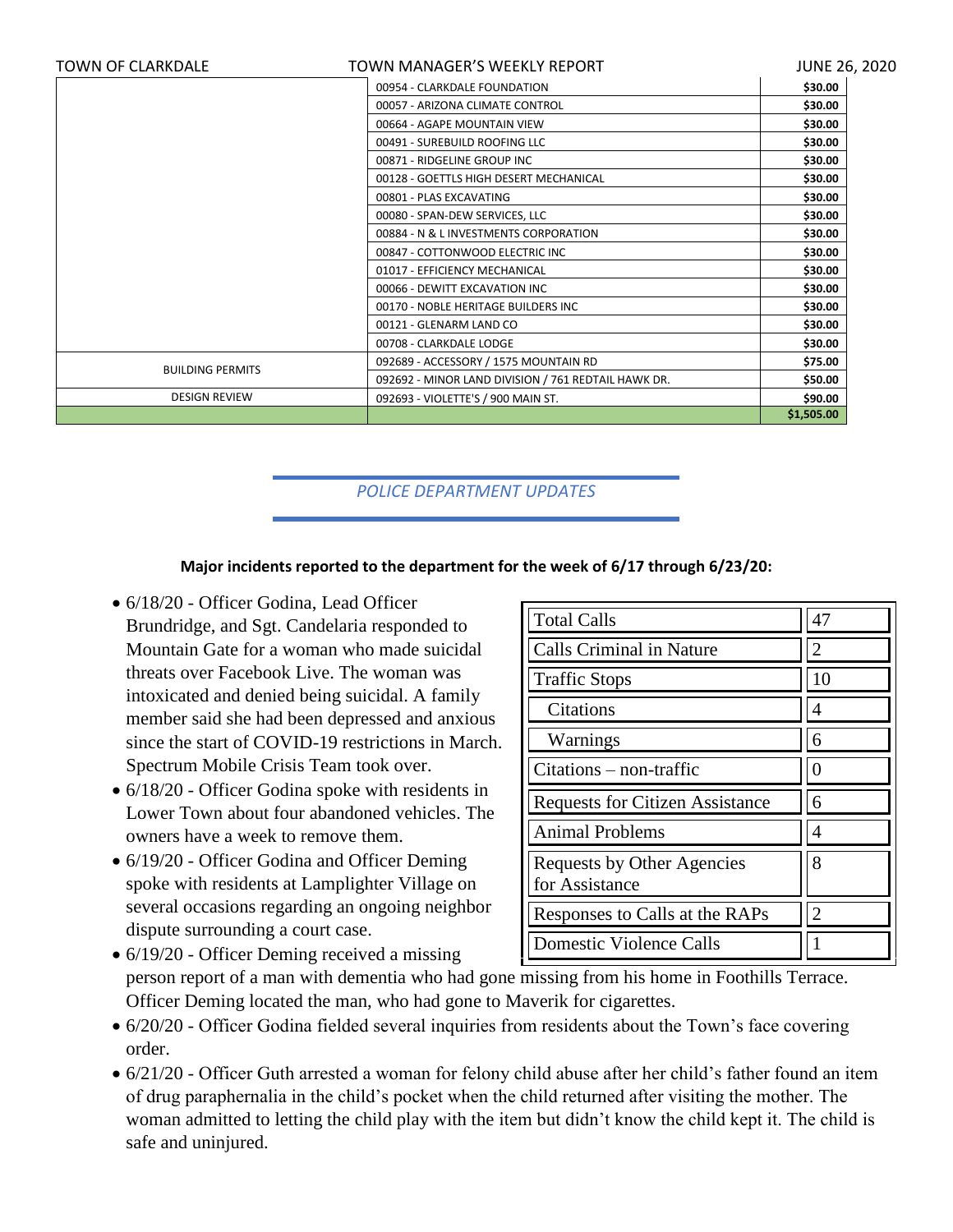- 6/22/20 Officer Guth responded to Mountain Gate for a man threatening suicide. The man was transported by ambulance to VVMC where Spectrum crisis team met with him.
- 6/24/20 Officer Guth took a domestic violence call at an apartment complex, where a husband and wife were arguing. They were separated for the night.

## Calls at the RAPS

- 6/18/20 Ambassador Andrea Meyer reported butchered calf remains at TAPCO RAP to Lead Officer Brundridge. The remains appeared to have been there for a while. Lead Officer Brundridge attempted to contact the local rancher to see if he was missing a calf.
- 6/20/20 Officer Deming handled campers at TAPCO RAP after hours.

### Notable Events

- 6/22-6/23/20 Officer Lohman was an instructor at Yavapai College's basic police bicycle patrol class held at Prescott Valley PD.
- 6/21-6/24/20 Officer Godina is attending Field Training Officer School in Prescott.
- 6/23-6/25/20 Officer Deming is attending HGN class at Yavapai County Sheriff's Office in Prescott. HGN is horizontal gaze nystagamus, one of the standard field sobriety tests.
- 6/24/20 Defensive Tactics Instructor Sergeant Candelaria lead a timely use of force training for the department and members of Jerome PD. Everyone's temperature was taken at the beginning of the training and participants remained socially distant as much as possible.

*PUBLIC WORKS/PUBLIC UTILITIES UPDATES*

- The work on Broadway continues to progress on schedule. The project will be finished by the end of June.
- Grading on the shoulder of Clarkdale Parkway from 89A round-a-bout to Sunset Boulevard took place this week.
- The roof between Public Works and Community Development has been painted. Gutters will be installed soon.
- The USDA for the Rural Business District Grant Agreement has been fully executed. This grant will provide \$30,000 to implement the Downtown parking plan.
- Two (2) 20-foot storage containers that will be delivered in the next few weeks. One container will be utilized as a restroom facility at Selna/Mongini Park. The other container will be a restroom facility at Lower TAPCO. This project is funded with a grant from Friends of the River. Both facilities will go before the Design Review Board.

## **Water Main Breaks, Leaks & Misc. Call-Outs**

• There was one (1) leak on Fiesta.